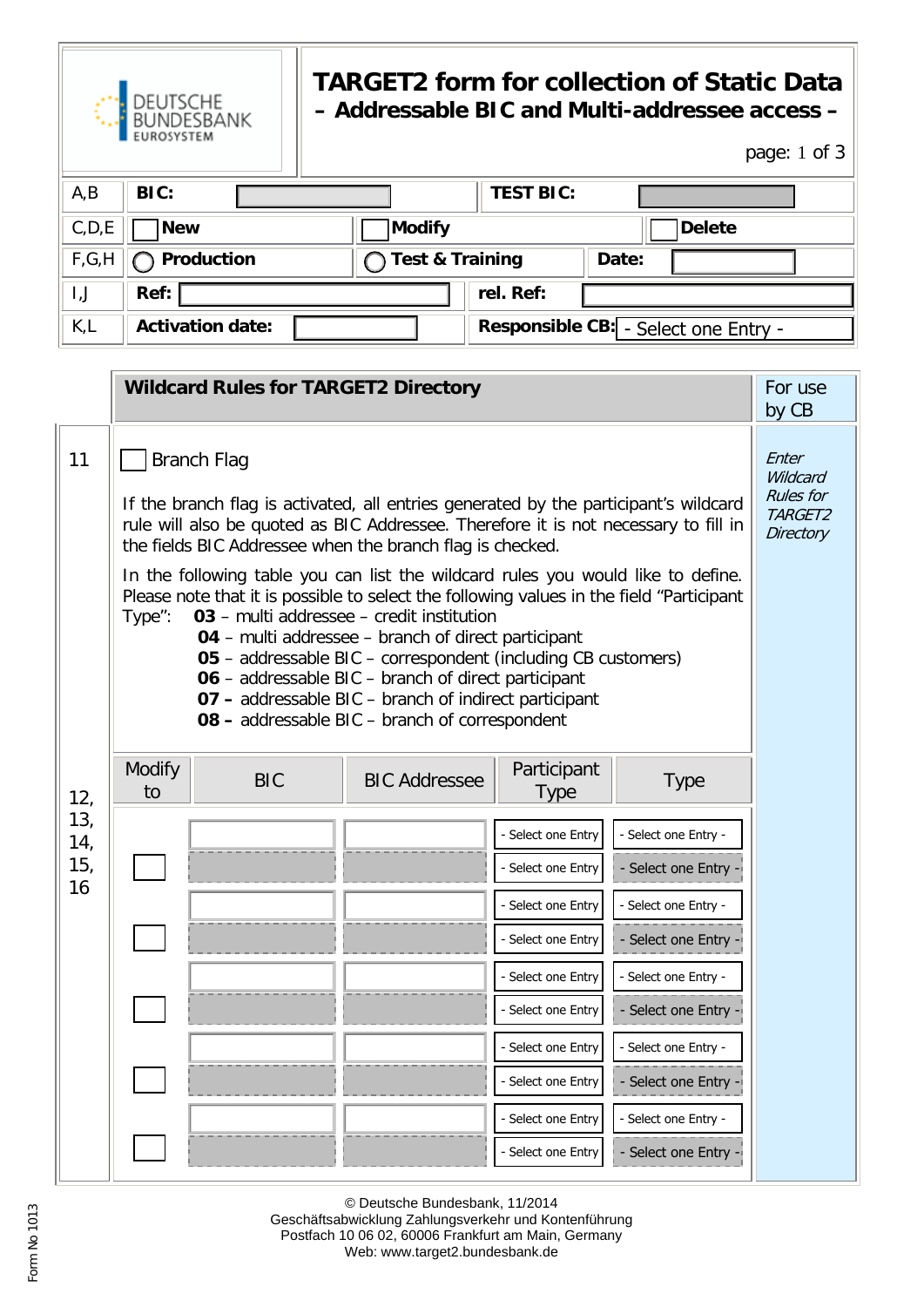

## **TARGET2 form for collection of Static Data**

## **- Addressable BIC and Multi-addressee access -**

Page 2 of 3

| <b>New</b>  | <b>Modify</b>    | <b>Delete</b>           |
|-------------|------------------|-------------------------|
| <b>BIC:</b> | <b>TEST BIC:</b> | <b>Activation date:</b> |

| <b>Wildcard Rules for TARGET2 Directory</b> |            |                      |                     |                      | For use<br>by CB |
|---------------------------------------------|------------|----------------------|---------------------|----------------------|------------------|
| Modify<br>to                                | <b>BIC</b> | <b>BIC Addressee</b> | Participant<br>Type | Type                 |                  |
|                                             |            |                      | Select one Entry    | - Select one Entry - |                  |
|                                             |            |                      | Select one Entry    | - Select one Entry   |                  |
|                                             |            |                      | - Select one Entry  | - Select one Entry - |                  |
|                                             |            |                      | - Select one Entry  | - Select one Entry   |                  |
|                                             |            |                      | Select one Entry    | - Select one Entry - |                  |
|                                             |            |                      | - Select one Entry  | - Select one Entry - |                  |
|                                             |            |                      | - Select one Entry  | - Select one Entry - |                  |
|                                             |            |                      | - Select one Entry  | - Select one Entry   |                  |
|                                             |            |                      | - Select one Entry  | - Select one Entry - |                  |
|                                             |            |                      | Select one Entry    | - Select one Entry   |                  |
|                                             |            |                      | - Select one Entry  | - Select one Entry - |                  |
|                                             |            |                      | - Select one Entry  | - Select one Entry   |                  |
|                                             |            |                      | Select one Entry    | - Select one Entry - |                  |
|                                             |            |                      | - Select one Entry  | - Select one Entry . |                  |
|                                             |            |                      | - Select one Entry  | - Select one Entry - |                  |
|                                             |            |                      | - Select one Entry  | - Select one Entry - |                  |
|                                             |            |                      | - Select one Entry  | - Select one Entry - |                  |
|                                             |            |                      | - Select one Entry  | - Select one Entry - |                  |
|                                             |            |                      | - Select one Entry  | - Select one Entry - |                  |
|                                             |            |                      | - Select one Entry  | - Select one Entry - |                  |
|                                             |            |                      | Select one Entry    | - Select one Entry - |                  |
|                                             |            |                      | - Select one Entry  | - Select one Entry - |                  |